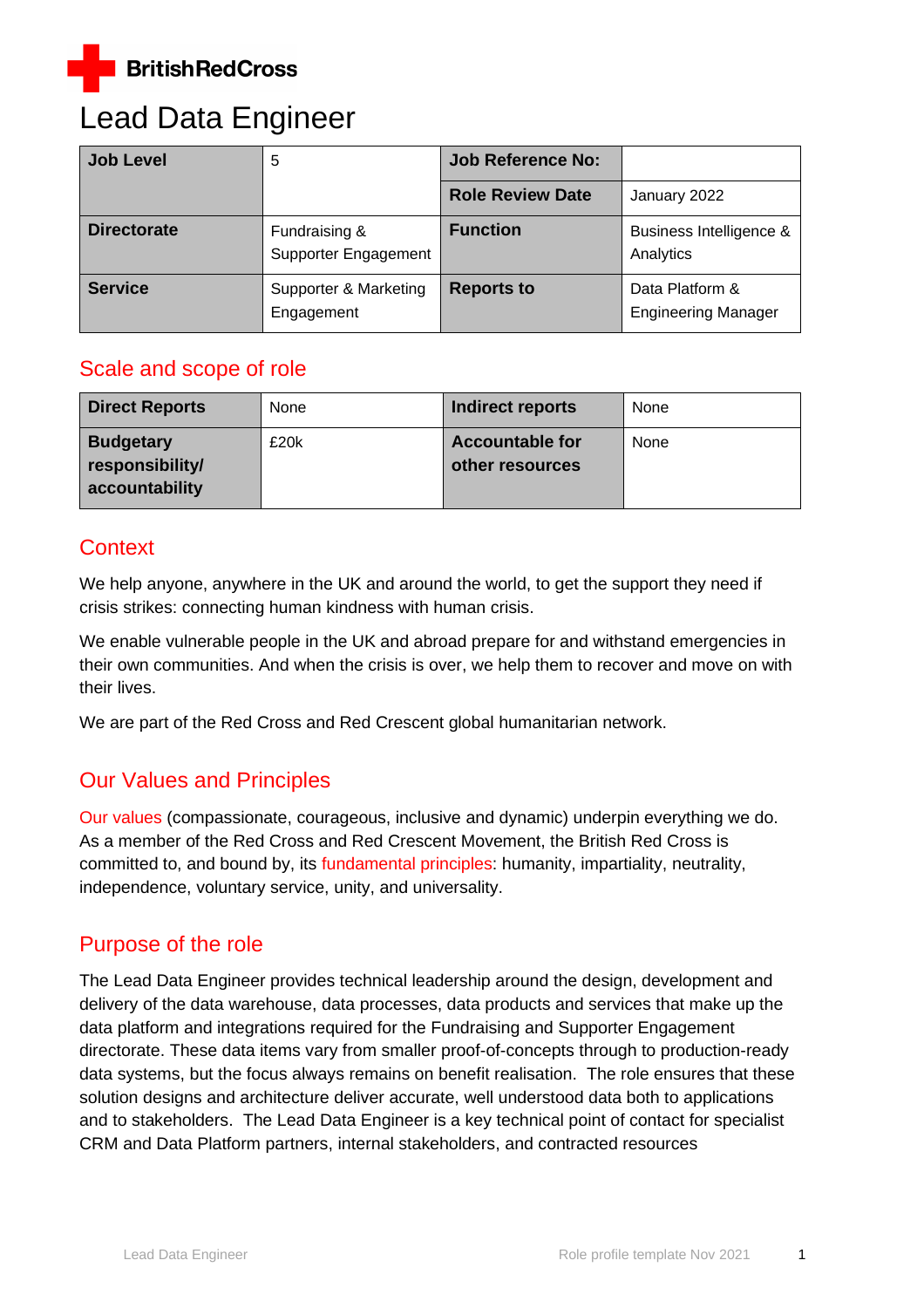# Key Responsibilities

#### **Solution Design and Architecture**

- Provide Supporter Data Platform subject matter expertise to the team and colleagues across the organisation.
- Influence and drive best-practice in solution designs, ensuring they meet business requirements and align with the Data Platform strategy, contributing to the organisation's strategic goals
- With expert knowledge, choose and implement the appropriate approach to architecting solution designs for the Fundraising and Supporter Engagement directorate
- Review technical and non-technical requirements and specifications, consult stakeholders, presenting solutions with options and detailed analysis enabling stakeholders to make informed decisions
- Analyse, evaluate, and document existing processes, systems, and information, identifying important features and aligning design scope with departmental and organisational strategy
- Support rapid discovery, prototyping and data analytics, that can subsequently be turned into production solutions

#### **Service Delivery and Improvement**

- Triage and impact-assess requirements to estimate timelines, resource needs, costs, and dependencies
- Manage and direct the end-to-end delivery of data platform projects with external agencies, from design and planning to development and deployment, effectively managing resources and project costs along the way
- Ensure effective processes are in place to capture and assess requirements, and ensure standards exist to guide how the work is done
- Create and manage appropriate solution artefacts complete with thorough and accurate documentation including appropriate metadata repositories
- Work in a matrix with other functions key to the successful deployment of solutions, including, but not limited to, Data, Digital and Technology (DDaT) colleagues responsible for infrastructure, software, and security; alongside Analytics & Insight and Data Delivery colleagues who rely on good quality, trusted data solutions

#### **Functional Expertise**

- Establish enterprise-scale data integration procedures across the data development lifecycle and ensure that teams adhere to these
- Produce data models demonstrating an understanding of the concepts and principles, work across BRCS to understand opportunities for re-use and alignment between the data models in different directorates
- Understand and help teams apply a range of techniques for data profiling and source system analysis from complex sources, bring multiple sources together in a conformed model for analysis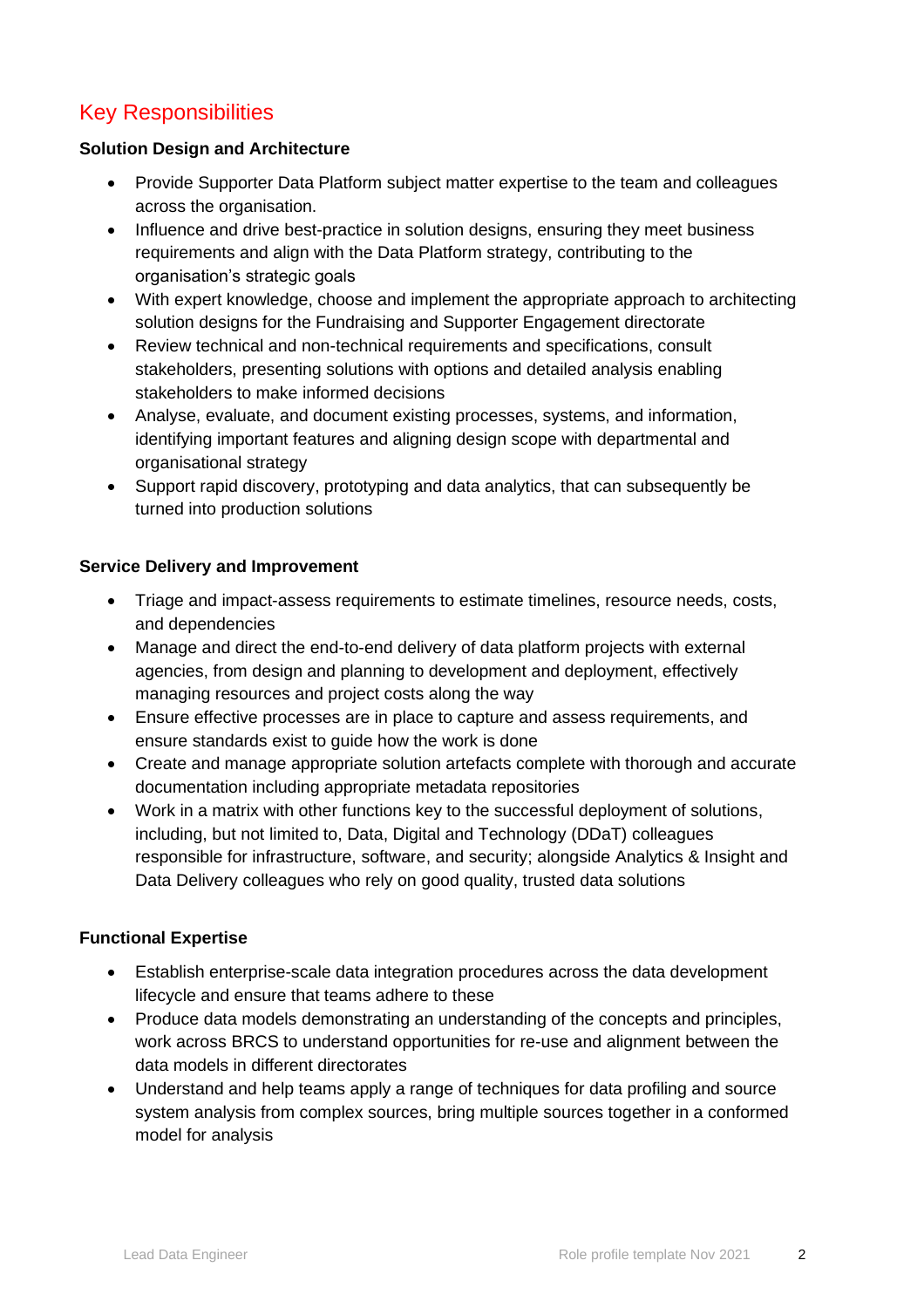- Be responsible for monitoring Data Platform resource costs, ensuring BRC gets value for money from solutions, continually reviewing, assessing, and balancing costs against the business benefits delivered
- Review requirements, specifications and define test conditions, identify issues and risks associated with developments and analyse and report test activities and results
- Lead on the establishment of standards in line with industry best-practice and ensure they are kept up-to-date and adhered to

#### **Technical Leadership**

- Represent and present Data Platform solution designs to the relevant governing groups (i.e. the CRM+ Change Advisory Board and Design Authority Board; Data Governance Group)
- Proactively drive the implementation of the Data Platform vision and strategy
- Lead the selection of appropriate technologies to deliver reliable, scalable, and futureproofed data platform and data solutions
- Integrate and separate data feeds through the data development process, mapping, producing, transforming, and testing new data products
- Use agreed standards and tools to design, code, test, and document moderate to complex programs and scripts from agreed specifications, collaborate with others to review specifications
- Understand and apply security, accessibility and version control and use a range of coding tools and languages
- Proactively identify problems and issues with databases, data processes, data products and services, identifying them before they become serious – ensure the existence of performance monitoring, data quality, defect rates and other quality measures
- Lead investigations into problems, determining appropriate remedies and assisting with implementation of these as well as preventative measures

#### **Coaching and Supervision**

- Coach and mentor the team on the effective use of tools and programming languages such as T-SQL, Python and C#
- Proactively support the Business Intelligence & Analytics team with the Data Platform specifically in relation to reporting, analytics, marketing CRM, and wider data delivery processes
- Review non-data platform technical solution designs, when required, and ensure they are fit for purpose, supportable, performant, make appropriate use of technology and are robustly tested
- Identify training opportunities within the team and proactively create approaches to fill these gaps, analysing and evaluating their effectiveness

#### **Team Member**

- Actively participate in all team meetings
- Support other team members
- Work and behave in accordance with all BRC policies and procedures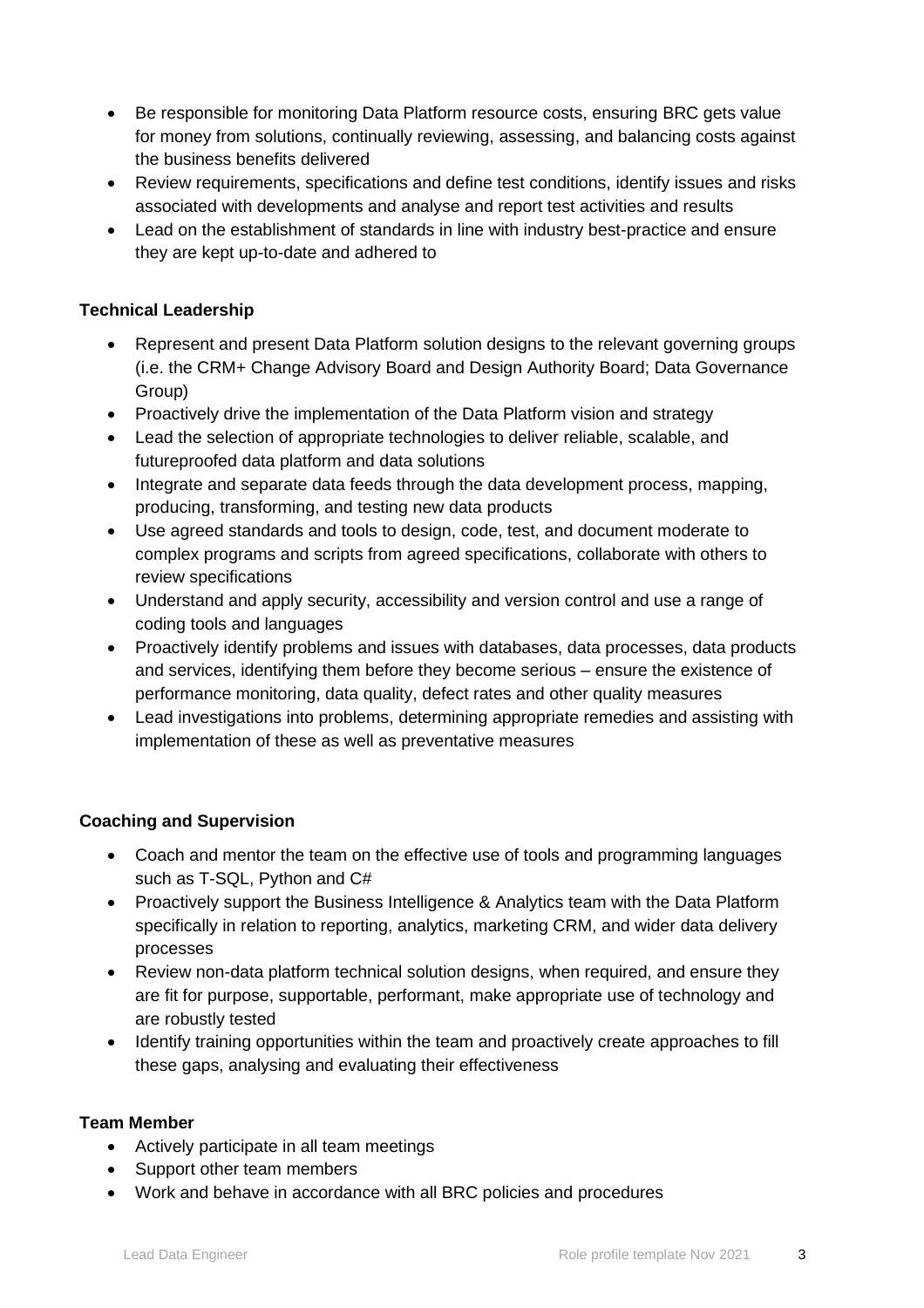• Uphold the fundamental principles of the Red Cross and acts with integrity, in accordance with the Society's values (inclusive, compassionate, courageous, and dynamic)

The duties and responsibilities described are not a comprehensive list and additional tasks may be assigned from time to time that are in line with the level of the role.

### Pre- engagement checks

### Criminal Records

#### **Type of criminal record checks required for this role**

| <b>England and Wales - Disclosure and Baring Service Check (DBS)</b> |
|----------------------------------------------------------------------|
| > None                                                               |
| Scotland                                                             |
| > None                                                               |
| Northern Ireland                                                     |
| <b>None</b>                                                          |

### Drivers Checks

**>** Required - No

# **Diversity**

At the British Red Cross, we are looking for the right people to help us provide support to millions of people affected by crisis. We want our team to reflect the diversity of the communities we serve, offering equal opportunities to everyone, regardless of, age, disability, gender reassignment, marriage and civil partnership, pregnancy and maternity, race, religion or belief, sex, or sexual orientation.

Diversity is something we celebrate, and we want you to be able to bring your authentic self to the British Red Cross. We want you to feel that you are in an inclusive environment, and a great position to help us spread the power of kindness.

# Person Specification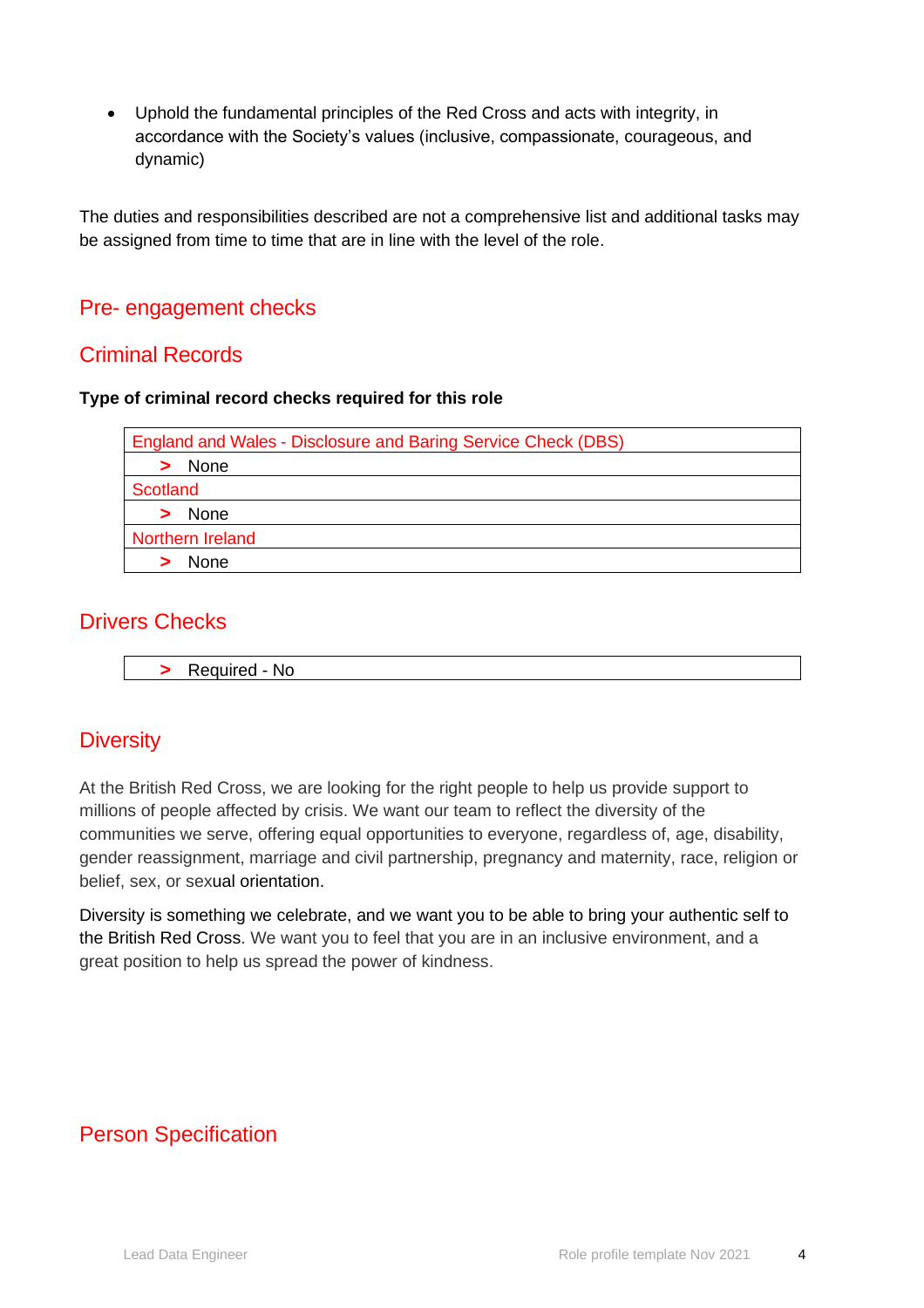|                                |           | <b>Requirement</b>                                                                                                                                                                                                                                                |              | <b>Evidence</b><br>obtained               |   |  |
|--------------------------------|-----------|-------------------------------------------------------------------------------------------------------------------------------------------------------------------------------------------------------------------------------------------------------------------|--------------|-------------------------------------------|---|--|
|                                |           |                                                                                                                                                                                                                                                                   |              | through<br><b>Shortlisting (S)</b>        |   |  |
|                                |           |                                                                                                                                                                                                                                                                   |              | Interview (I) or<br><b>Assessment (A)</b> |   |  |
|                                |           |                                                                                                                                                                                                                                                                   | $\mathbf{s}$ |                                           | A |  |
| <b>Knowledge</b><br>and Skills | Essential | • Expert understanding of database technology<br>with specific use when storing and manipulating<br>large datasets (hundreds of millions of<br>transactions)<br>• Demonstrable understanding of how to expose                                                     | X<br>X       | X<br>X                                    | X |  |
|                                |           | from and to systems (for example, through<br>APIs), link data from multiple systems and<br>deliver streaming services<br>• Excellent verbal and written communication                                                                                             | X            | X                                         | X |  |
|                                |           | skills with the ability to listen to the needs of<br>technical and business stakeholders and<br>interpret between them.                                                                                                                                           | X            | X                                         |   |  |
|                                |           | • Able to manage stakeholders' expectations and<br>be flexible, capable of proactive and reactive<br>communication and facilitating difficult<br>discussions within the team or with diverse<br>senior stakeholders                                               | X            | X                                         | X |  |
|                                |           | • A strong practical understanding of ETL<br>principles and best practice for developments<br>across projects with varying complex<br>requirements as well as an in depth<br>understanding of dimensional database design<br>(such as Kimball) and data modelling | X            | X                                         | X |  |
|                                |           | • Extensive knowledge in different programming<br>or scripting languages including: Advanced T-<br>SQL, Spark SQL, Object oriented programming<br>(such as PySpark/ Python (preferred) / C# .NET/                                                                 | X            | X                                         | X |  |
|                                |           | Scala/ R, Powershell)<br>• Expertise in Big Data batch and streaming, ETL<br>& Visualisation tools, e.g.Databricks, Delta                                                                                                                                         |              |                                           |   |  |
|                                |           | tables, Azure Data Factory, Stream Analytics<br>and Microsoft SQL Server Integration Services<br>(SSIS) development skills, NoSQL databases,<br>Power BI, Tableau, SAS, PowerPivot                                                                                | X            | X                                         | X |  |
|                                |           | • Demonstrated knowledge of agile or other rapid<br>application development methods, - including<br>Azure DevOps, source control (such as Git<br>repos) and build and release pipelines                                                                           |              |                                           |   |  |
|                                | Desirable | • A well-informed understanding of cloud services<br>(platform as a service, infrastructure as a                                                                                                                                                                  | X            | X                                         |   |  |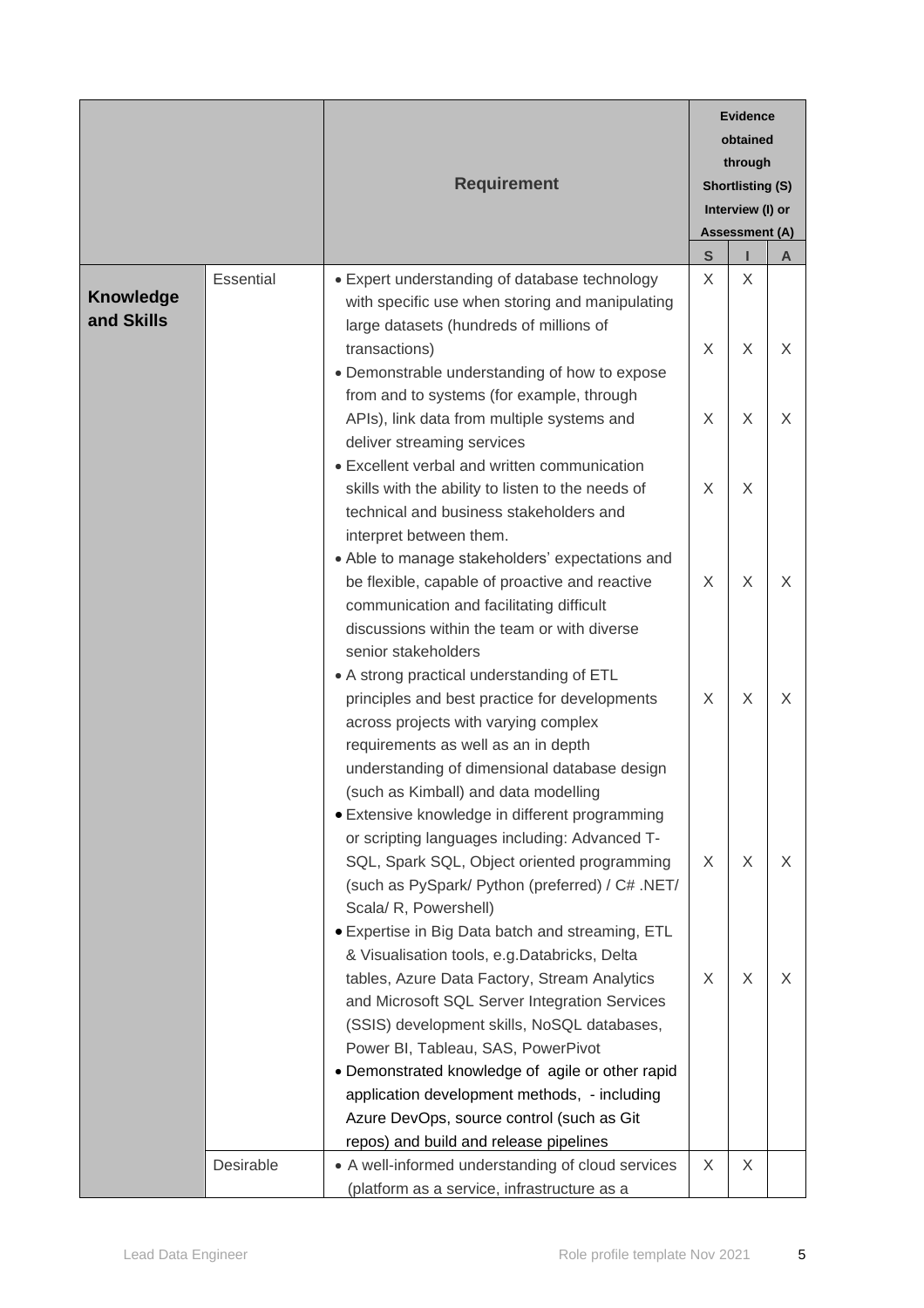|                   |           | service etc.) and how they can be utilised to<br>support reporting and analytical requirements<br>• Skilled in supervising, coaching, and developing<br>colleagues                                                           |   | X |   |
|-------------------|-----------|------------------------------------------------------------------------------------------------------------------------------------------------------------------------------------------------------------------------------|---|---|---|
| <b>Experience</b> | Essential | • Proven experience of delivering end to end<br>solutions, interpreting business requirements,<br>creating solution designs, and creating and<br>implementing technical solutions and technical<br>documentation as a result | X | X |   |
|                   |           | • Proven experience of effectively managing<br>projects, using the waterfall and agile<br>approaches, prioritising, assigning, and<br>managing tasks within the development team                                             | X | X |   |
|                   |           | • Extensive experience developing ETL and ELT<br>solutions using SQL Server Integration Studio,<br>Azure databricks and Azure data factory,                                                                                  | X | X | X |
|                   |           | implementing/utilising Azure Key vault and<br>security best practices between azure resources<br>for data in transit and data at rest                                                                                        | X | X |   |
|                   |           | • Practical experience in the design and<br>development of a Data Warehouse based on a<br>dimensional data model and the subsequent                                                                                          |   |   |   |
|                   |           | management of the SQL Server/ Azure SQL<br>databases, monitoring performance and<br>supporting issues from identification through to<br>resolution                                                                           |   |   |   |
|                   | Desirable | Experience with transactional CRM systems<br>$\bullet$                                                                                                                                                                       |   | X |   |
|                   |           | and applications<br>Experience developing and deploying<br>information solutions using Azure Dev Ops                                                                                                                         |   | X |   |
|                   |           | CI/CD build and release pipelines<br>Experience using statistical analysis and data<br>$\bullet$<br>mining tools (e.g., SAS Enterprise Miner,                                                                                |   | X |   |
|                   |           | SPSS, R, Python)<br>Evidence of relevant professional training or<br>٠<br>continuous professional development                                                                                                                | X | X |   |